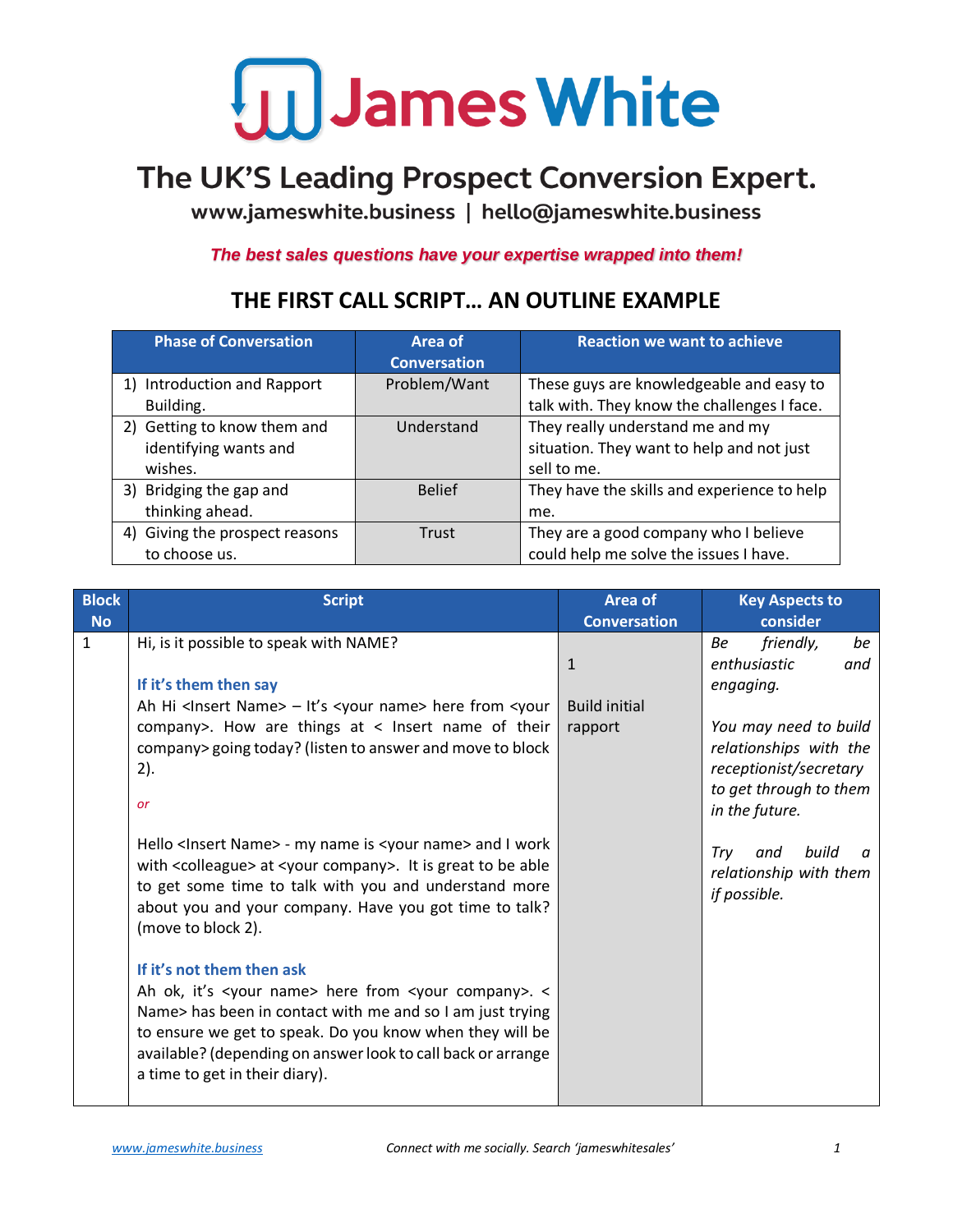#### The UK'S Leading Prospect Conversion Expert.

| <b>Block</b>   | <b>Script</b>                                                                                                                                                                                                                   | <b>Area of</b>      | <b>Key Aspects to</b>                                                                                                            |
|----------------|---------------------------------------------------------------------------------------------------------------------------------------------------------------------------------------------------------------------------------|---------------------|----------------------------------------------------------------------------------------------------------------------------------|
| <b>No</b>      |                                                                                                                                                                                                                                 | <b>Conversation</b> | consider                                                                                                                         |
| $\overline{2}$ | If they say that now is not a good time<br>Ah ok, I am sorry to have interrupted you. Do you have your<br>diary available now so that we can book in a better time to<br>speak? How would next Wednesday at 4pm work for you?   |                     | We want to use this<br>area of the call to get<br>to know more about                                                             |
|                | <b>Or</b><br>I am sorry about that; do you want to transfer me back to<br>your secretary so that I can arrange a better time for us to<br>speak?                                                                                | 1 Build Rapport     | them, their role, their<br>company and whether<br>they could be a good fit<br>for us.                                            |
|                | If they don't want to arrange a new time, then say<br>Ah ok, that's disappointing, but I totally understand and no<br>problems. I don't want to be bothering you when I know you<br>have such a busy role at your company.      |                     | We want to try and<br>establish a connection<br>and<br>$\alpha$<br>warm<br>engagement                                            |
|                | Before I go, can I just ask is <insert a="" challenge="" key="" they="" will<br="">have as a business owner&gt; not a priority for you at the<br/>moment?</insert>                                                              |                     | It may not be the right<br>time for them to speak<br>but if they are keen, we<br>look to arrange a new<br>date and time to speak |
|                | If it is a priority, then move to Block 4                                                                                                                                                                                       |                     |                                                                                                                                  |
|                | If they say no its not, then<br>No problems. One final thing before I go, are you still happy<br>to receive the communication from us at <your company=""><br/>or would you like me to remove you from our mailing list?</your> |                     | If its not right and they<br>don't want to speak<br>then we end with love!                                                       |
|                | If yes, then say<br>That is fine, I will look to do that now. Thanks for showing<br>an interest in what we do at <your company=""> and we wish<br/>you and your company the very best for the future.<br/>Goodbye.</your>       |                     |                                                                                                                                  |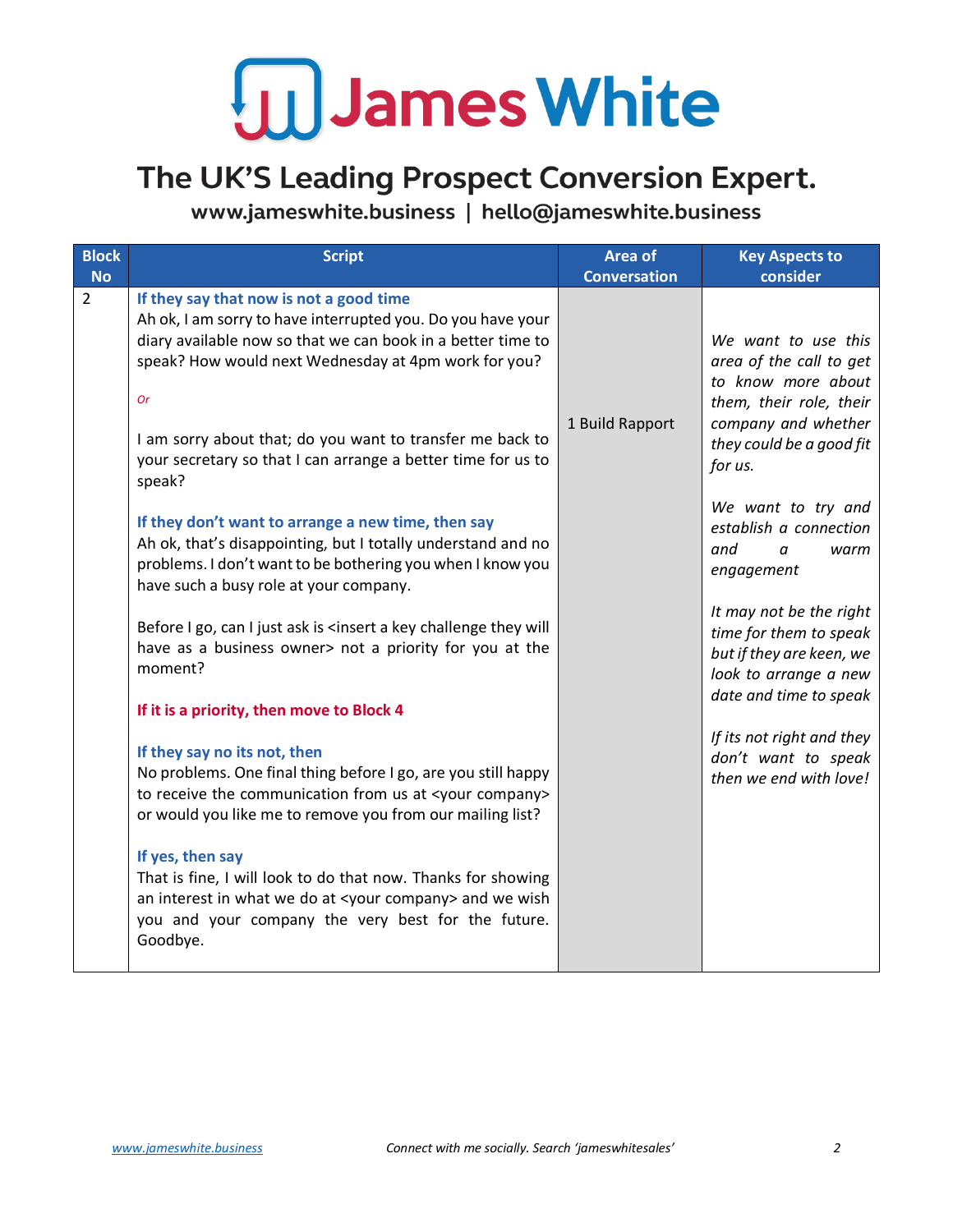#### The UK'S Leading Prospect Conversion Expert.

| <b>Block</b> | <b>Script</b>                                                                                                                                                                                                                                  | Area of                   | <b>Key Aspects to</b>                                                                                                                             |
|--------------|------------------------------------------------------------------------------------------------------------------------------------------------------------------------------------------------------------------------------------------------|---------------------------|---------------------------------------------------------------------------------------------------------------------------------------------------|
| <b>No</b>    |                                                                                                                                                                                                                                                | <b>Conversation</b>       | consider                                                                                                                                          |
| 3            | It is great to hear you found the information (if you have<br>sent them some) useful, was there any area in particular<br>that you found really interesting?<br><b>Or</b>                                                                      | 2 Getting to know<br>them | We want to ask the<br>core questions to get to<br>about<br>know<br>more<br>them<br>their<br>and<br>role/company, but we<br>need to limit the time |
|              | It sounds like you have taken on a really great role there,<br>how many people work at the business?                                                                                                                                           |                           | we spend on this.                                                                                                                                 |
|              | <b>Or</b>                                                                                                                                                                                                                                      |                           | We are using this as<br>the pre-cursor to get<br>into a discussion about                                                                          |
|              | Ok, you have a pretty big responsibility there at the<br>company then, have you been in the role for very long?                                                                                                                                |                           | something else you will<br>do.                                                                                                                    |
|              | <b>Or</b>                                                                                                                                                                                                                                      |                           |                                                                                                                                                   |
|              | Do you have any major changes or expansion plans which<br>are going to take up a lot of your time over the coming<br>months?                                                                                                                   |                           | A prospect is unlikely to<br>confirm to do business<br>at this stage but will<br>make<br>initial<br>an                                            |
|              | The key here is to ask them questions related to their<br>industry or environment                                                                                                                                                              |                           | judgment on the call<br>they have and base an<br>impression on you.                                                                               |
|              | Wait for their responses they give to the questions and<br>then feed off this as required to answer the key questions                                                                                                                          |                           |                                                                                                                                                   |
|              | regarding. Continue to ask questions until you feel they<br>have been qualified or reached a natural point to move<br>onto block 4.                                                                                                            |                           | Not all of the questions<br>have to be asked now,<br>it is just key to<br>understand what is key                                                  |
|              | If they don't really want to engage in conversation, then<br>say                                                                                                                                                                               |                           | for the prospect, to<br>continue<br>building                                                                                                      |
|              | I appreciate there are a few questions here, but I don't want<br>to waste your time and its key for me to understand more<br>about you and your company so that I can see if what we do<br>at <your company="" name=""> could help you.</your> |                           | rapport and to get<br>ready to get to the<br>οf<br>the<br>meat<br>conversation.                                                                   |
|              | I just want to be able to help you move forward. Is solving<br><insert a="" problem="" solve="" you=""> a key priority for you right<br/>now?</insert>                                                                                         |                           |                                                                                                                                                   |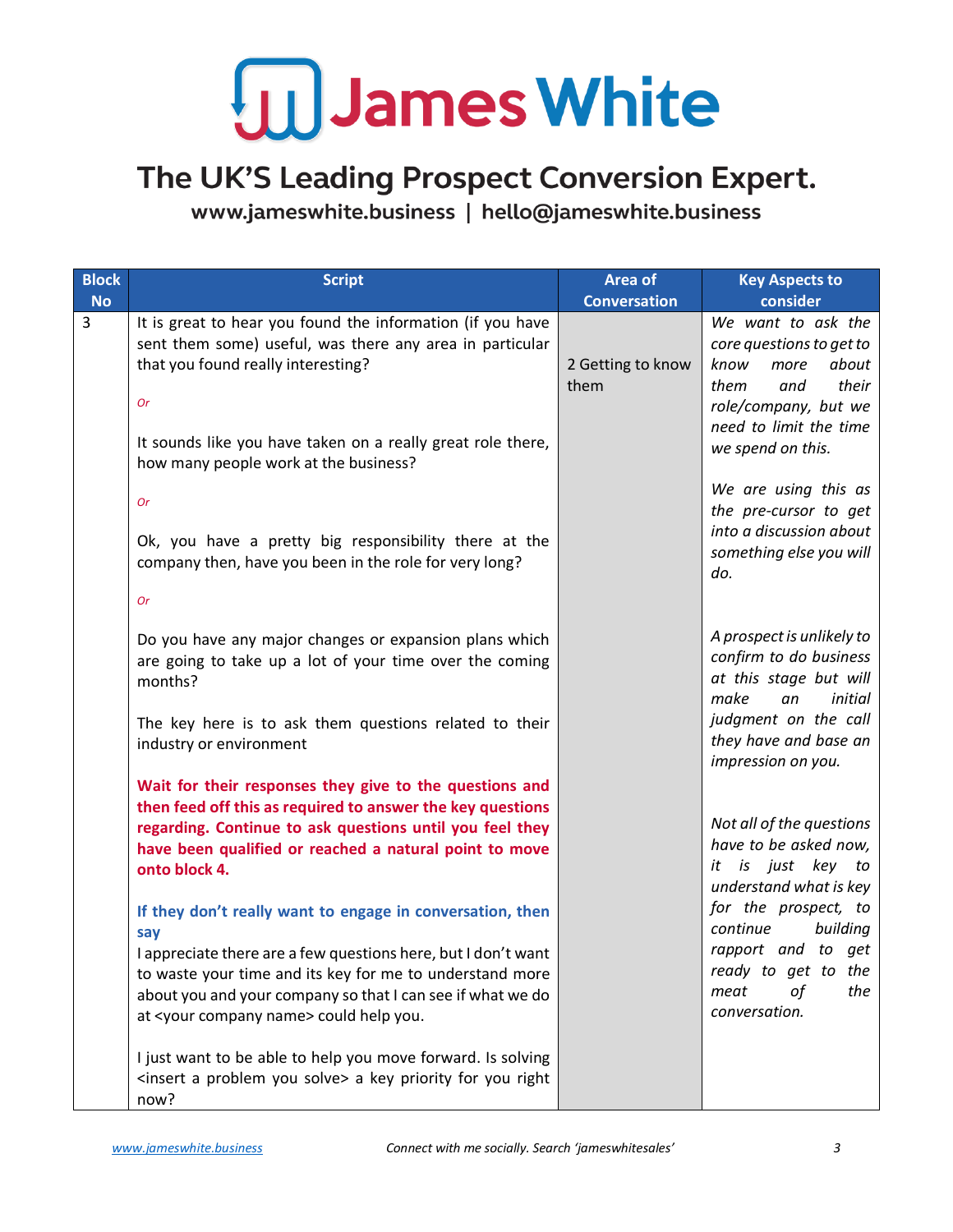#### The UK'S Leading Prospect Conversion Expert.

| 3 |                                                                                                |                           |  |
|---|------------------------------------------------------------------------------------------------|---------------------------|--|
|   | If they say yes, then move to Block 4                                                          | 2 Getting to know<br>them |  |
|   | If they say no, then say                                                                       |                           |  |
|   | Ah ok, was there any particular reason why you registered                                      |                           |  |
|   | for our information?                                                                           |                           |  |
|   | If they say just browsing, then say                                                            |                           |  |
|   | That's no problem, we love to share our work and ideas with                                    |                           |  |
|   | <insert role="" their=""> and help them deal with the key<br/>challenges they have.</insert>   |                           |  |
|   | Do you have xx challenges at your company and how do you                                       |                           |  |
|   | handle these?                                                                                  |                           |  |
|   | If they say yes, then move to block 4                                                          |                           |  |
|   | If they say no, then say                                                                       |                           |  |
|   | That's not a problem. We really appreciate you showing an                                      |                           |  |
|   | interest in what we do at <insert company="" your="">. Are you</insert>                        |                           |  |
|   | still happy to receive our newsletter and our video series                                     |                           |  |
|   | where we provide some great free content which is helping<br>hundreds of people like yourself? |                           |  |
|   |                                                                                                |                           |  |
|   | If they say Yes, then say                                                                      |                           |  |
|   | That's great, I will look to ensure I add you to that list. Are                                |                           |  |
|   | there any other questions you have about what we do at                                         |                           |  |
|   | your company and how we are helping <insert td="" their<=""><td></td><td></td></insert>        |                           |  |
|   | industry>?                                                                                     |                           |  |
|   | Wait for response. If they re-engage then move back to                                         |                           |  |
|   | questions or to Block 4                                                                        |                           |  |
|   | If they say no, then thank them for time and end call.                                         |                           |  |
|   |                                                                                                |                           |  |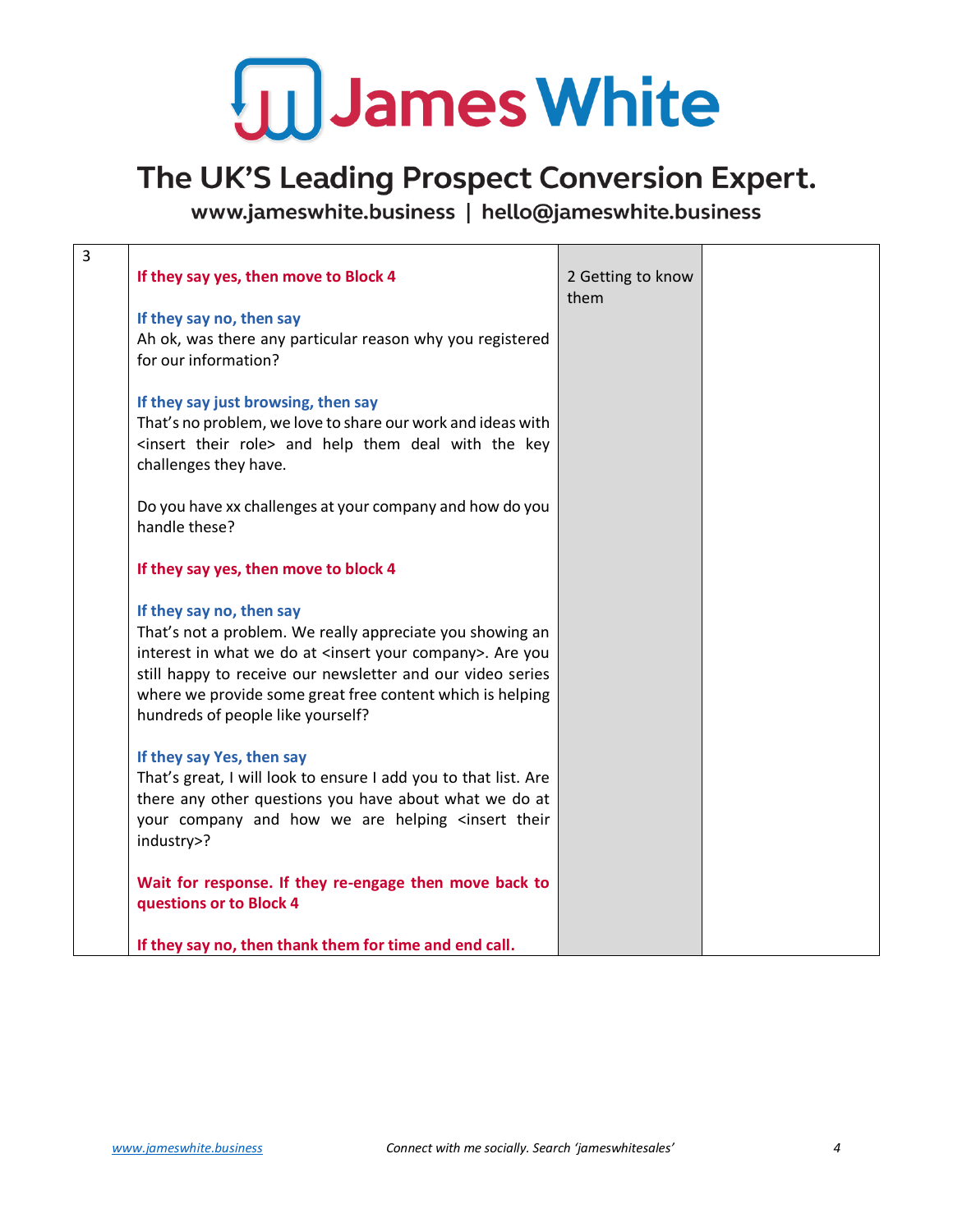#### The UK'S Leading Prospect Conversion Expert.

| <b>Block</b><br><b>No</b> | <b>Script</b>                                                                                                                                               | Area of<br><b>Conversation</b> | <b>Key Aspects to</b><br>consider                               |
|---------------------------|-------------------------------------------------------------------------------------------------------------------------------------------------------------|--------------------------------|-----------------------------------------------------------------|
| $\overline{4}$            | It is great to get to know more about the company or you,<br>so do you have <insert challenge="" deal="" the="" with="" you=""> at the<br/>moment?</insert> |                                | This part of the process<br>is all about them.                  |
|                           | <b>Or</b><br>Thanks for sharing more about you and the company, so tell                                                                                     | 2 Getting to know<br>them      | about<br>It<br>is<br>understanding them.<br>about<br>It<br>is   |
|                           | me, are you having problems with <insert area="" solve<br="" the="" you="">here&gt;?</insert>                                                               |                                | their<br>understanding<br>problems and<br>their<br>wants/needs. |
|                           | <b>Or</b><br>It sounds like you have a great role and a great company                                                                                       |                                |                                                                 |
|                           | there. Tell me more about what prompted you to take a look<br>at our resource x work. Is this proving to be a challenge for<br>you right now?               |                                |                                                                 |
|                           | If Yes, then say                                                                                                                                            |                                |                                                                 |
|                           | Have you got any particular issues of this type that you are<br>trying to address right now?                                                                |                                |                                                                 |
|                           | If they say yes, then move to Block 5                                                                                                                       |                                |                                                                 |
|                           | If they say no, then move to Block 6                                                                                                                        |                                |                                                                 |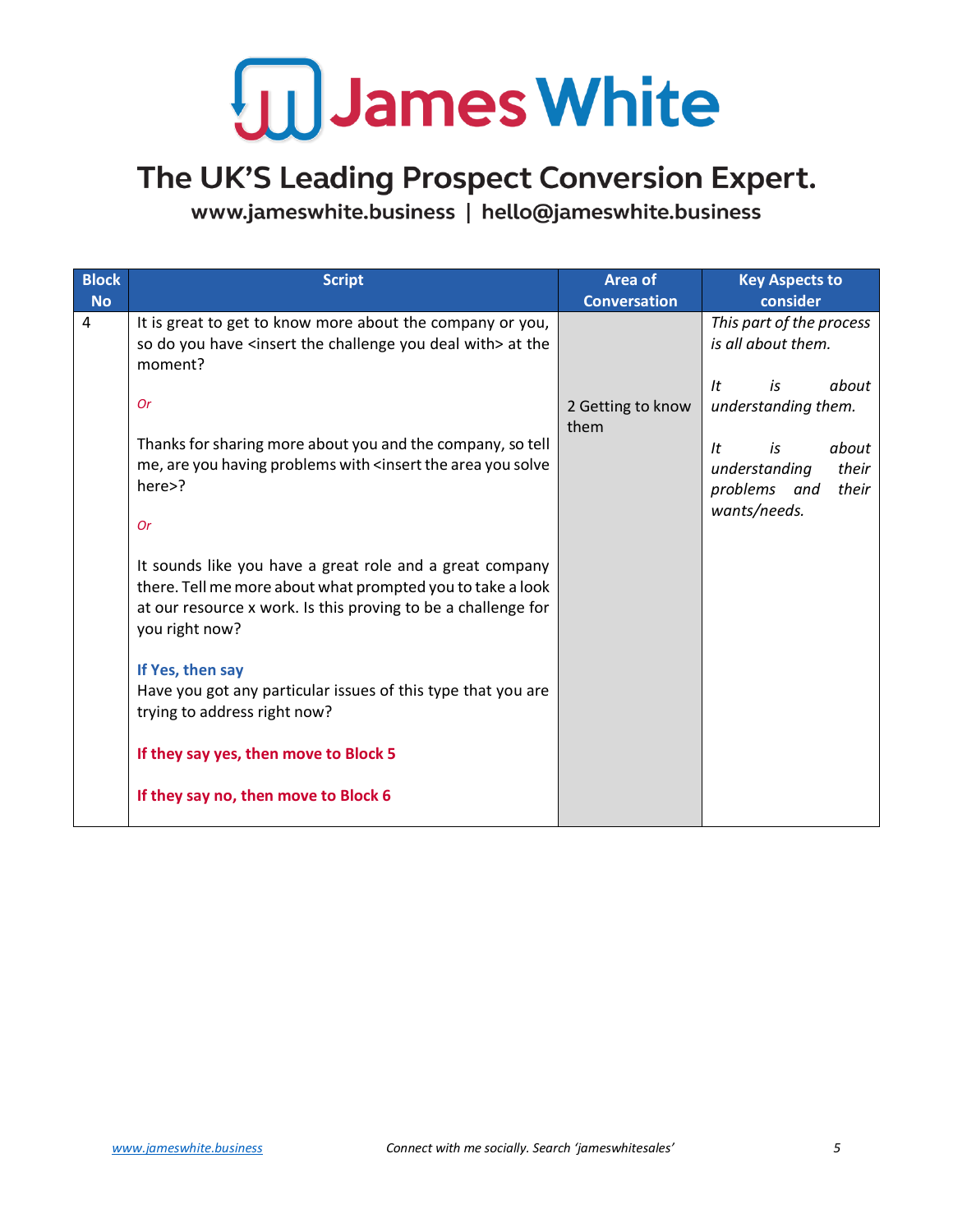#### The UK'S Leading Prospect Conversion Expert.

| <b>Block</b> | <b>Script</b>                                                                                                                                                                                                                                                                                                                                                                                                                                                                                                                                                                                                                                                                                                                                                                                                                                                                                                                                                | Area of                   | <b>Key Aspects to</b>                                                                                                                                                                                                          |
|--------------|--------------------------------------------------------------------------------------------------------------------------------------------------------------------------------------------------------------------------------------------------------------------------------------------------------------------------------------------------------------------------------------------------------------------------------------------------------------------------------------------------------------------------------------------------------------------------------------------------------------------------------------------------------------------------------------------------------------------------------------------------------------------------------------------------------------------------------------------------------------------------------------------------------------------------------------------------------------|---------------------------|--------------------------------------------------------------------------------------------------------------------------------------------------------------------------------------------------------------------------------|
| <b>No</b>    |                                                                                                                                                                                                                                                                                                                                                                                                                                                                                                                                                                                                                                                                                                                                                                                                                                                                                                                                                              | <b>Conversation</b>       | consider                                                                                                                                                                                                                       |
| 5            | Ah ok, so tell me more about the key challenges that you<br>have now and what you are looking to do to get these<br>resolved                                                                                                                                                                                                                                                                                                                                                                                                                                                                                                                                                                                                                                                                                                                                                                                                                                 | 2 Getting to know<br>them | It is getting to ask the<br>Who, What, Why, How<br>and When.                                                                                                                                                                   |
|              | If they answer one of the responses below<br>Include your common issues here                                                                                                                                                                                                                                                                                                                                                                                                                                                                                                                                                                                                                                                                                                                                                                                                                                                                                 |                           | Show real empathy.                                                                                                                                                                                                             |
|              | say<br>We hear about this issue a lot <lnsert name=""> and its one of<br/>the common problems that we find <insert role="" their=""><br/>have. I am sure you are familiar with the other common<br/>challenges. Do situations like these sound familiar?<br/>Describe the ones that they have not mentioned and wait<br/>for response.<br/>If they resonate with this, then move to 5a<br/>If not bothered, then move to block 6<br/>If they answer the first question with one of these<br/>Its so emotionally draining<br/>I have given up trying to deal with this<br/>say<br/>I am so sorry to hear this, what has got you to this point?<br/><b>Or</b><br/>This is not good to hear, what kind of problems have you<br/>been having?<br/><b>Or</b><br/>I imagine this is incredibly difficult for you to deal with,<br/>what impact does not resolving these issues have on you<br/>and the business?<br/>If engaged, then move to 5A</insert></lnsert> |                           | When describing other<br>problems,<br>try<br>and<br>picture the person and<br>the<br>situation.<br>You<br>know the 'xx or yy<br>problem!<br>Pictures<br>help<br>а<br>prospect<br>engage<br>emotionally<br>with the<br>problem. |
|              | If not bothered still, then move to block 6                                                                                                                                                                                                                                                                                                                                                                                                                                                                                                                                                                                                                                                                                                                                                                                                                                                                                                                  |                           |                                                                                                                                                                                                                                |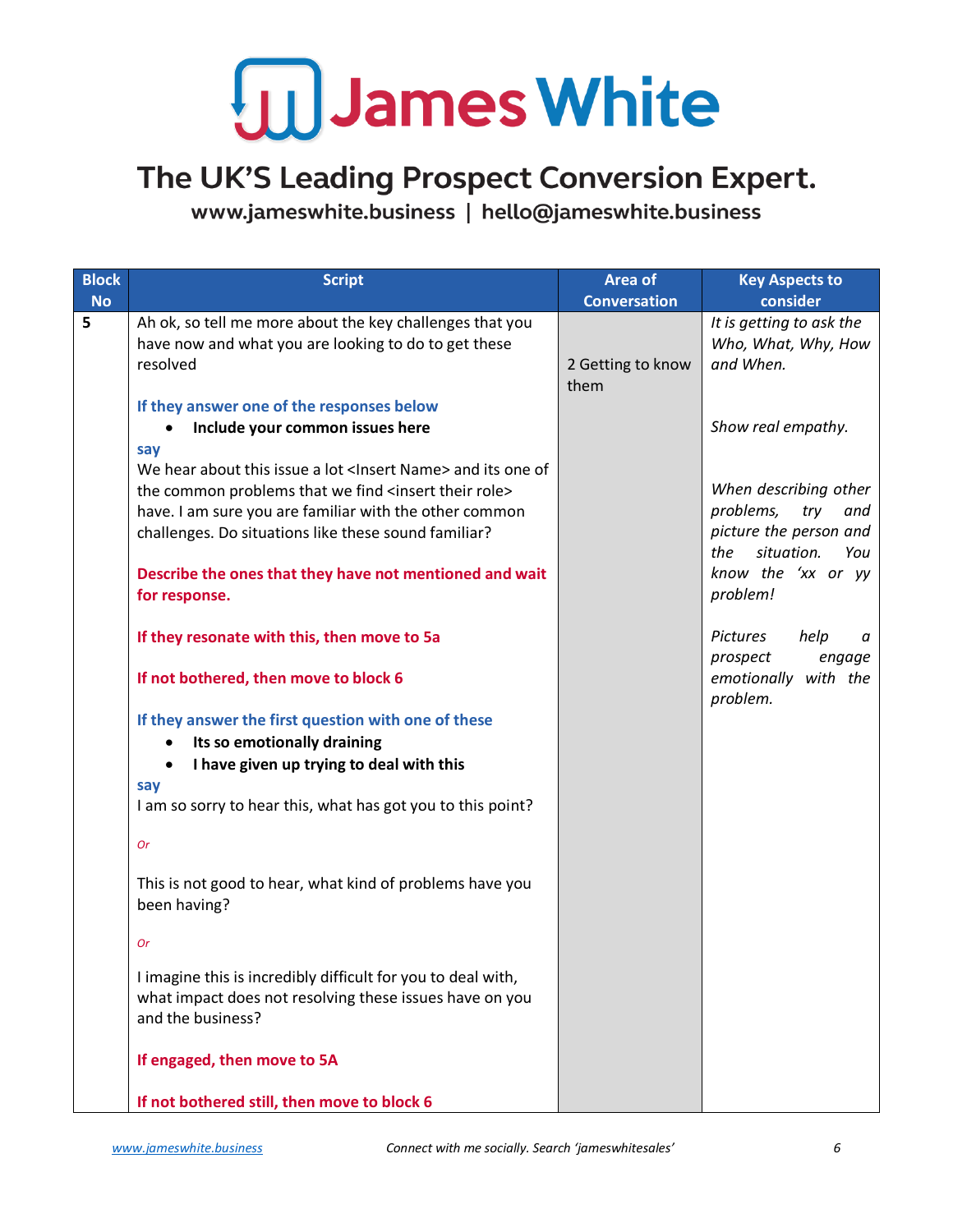

#### The UK'S Leading Prospect Conversion Expert.

| <b>Block</b><br><b>No</b> | <b>Script</b>                                                                                                                                                                                        | Area of<br><b>Conversation</b> | <b>Key Aspects to</b><br>consider |
|---------------------------|------------------------------------------------------------------------------------------------------------------------------------------------------------------------------------------------------|--------------------------------|-----------------------------------|
| 5a                        | It sounds like you are facing a few of the challenges that so<br>many of our other customers face! We hear these stories all<br>the time and the massive impact they have on you and the<br>company. |                                |                                   |
|                           | If I was to wave a magic wand and fix these difficult issues,<br>how would that make you feel?                                                                                                       |                                |                                   |
|                           | If they are not bothered, then move to block 6<br>If they say this would be great, then move to Block 7<br>If they say yes but how can this be done, then move to<br>block 7                         |                                |                                   |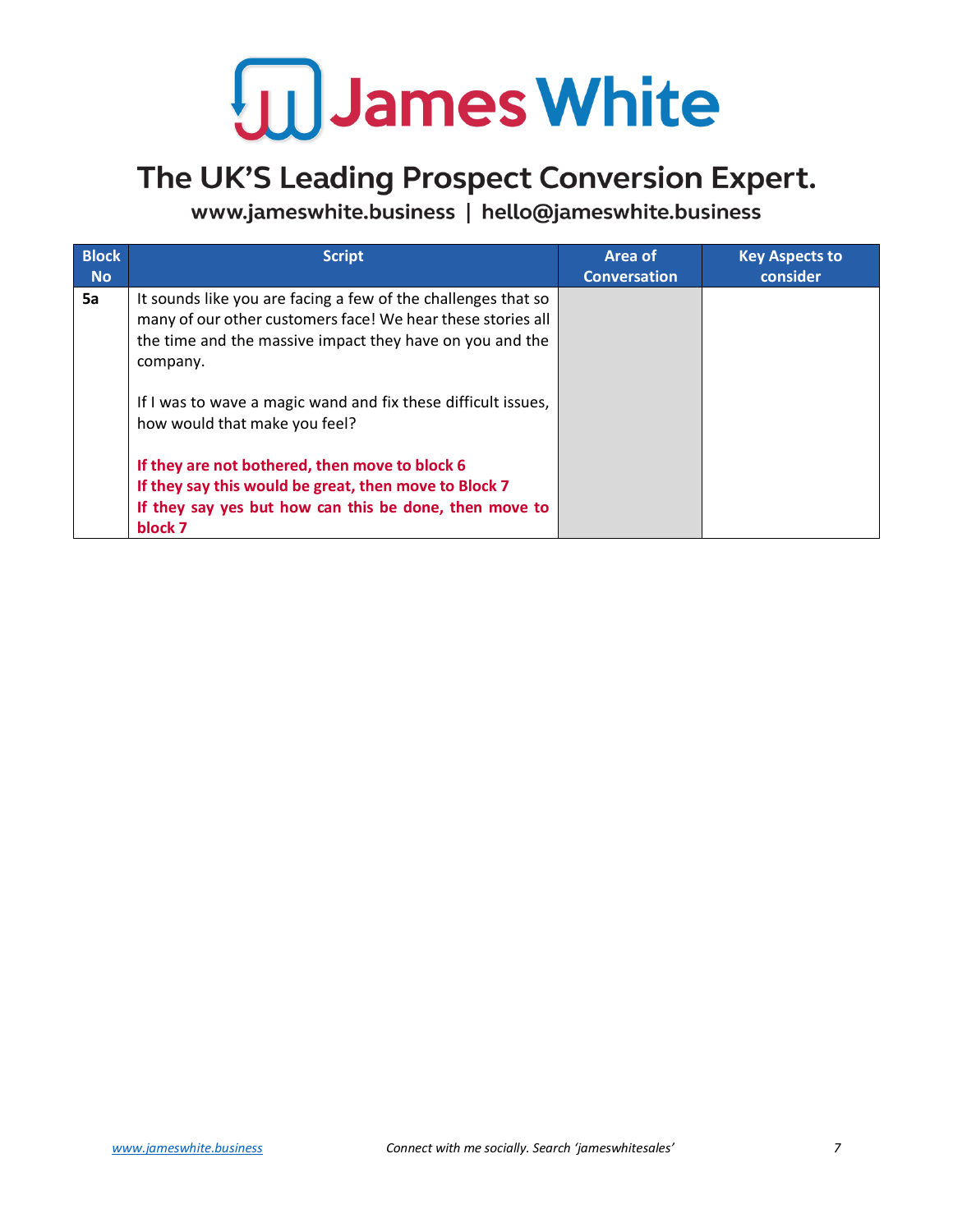#### The UK'S Leading Prospect Conversion Expert.

| <b>Block</b> | <b>Script</b>                                                                                                                                                                                                                                                                                                                                                                                                                                                       | Area of                   | <b>Key Aspects to</b>                                                                                                       |
|--------------|---------------------------------------------------------------------------------------------------------------------------------------------------------------------------------------------------------------------------------------------------------------------------------------------------------------------------------------------------------------------------------------------------------------------------------------------------------------------|---------------------------|-----------------------------------------------------------------------------------------------------------------------------|
| <b>No</b>    |                                                                                                                                                                                                                                                                                                                                                                                                                                                                     | <b>Conversation</b>       | consider                                                                                                                    |
| 6            | It is great to hear that <insert issue="" their=""> are not a major<br/>issue for you. I know so many companies like yourself that<br/>would love to be in a position where they don't have these<br/>challenges.<br/>Is there a particular reason why you don't have these</insert>                                                                                                                                                                                | 2 Getting to know<br>them | Most objections that<br>prospects have are not<br>real objections, they<br>are just smokescreens<br>for how the prospect is |
|              | challenges at the moment?<br><b>Or</b><br>It sounds like <the issue="" mentioned="" you=""> is not a big<br/>problem for you at present. Why do you think that is?<br/>They answer 'It's not a big deal'<br/>It is interesting you say that, how much of a challenge does<br/>it present you? Say on a scale of 1-10 with 1 being no</the>                                                                                                                          |                           | really feeling.<br>The key is to really<br>qualify the objection<br>and see if that is the<br>problem or not.               |
|              | problem at all, where would you say this is?<br>They answer 'It's not fixable'<br>Pretty much all the customers we have said the same thing<br>to me initially, but they were amazed when we were able to<br>show them how there was a way to solve this problem.<br>Would you be interested in finding out how they solved it?                                                                                                                                     |                           | We try and do this by<br>understanding<br>the<br>then<br>and<br>answer<br>suggesting a different<br>route back.             |
|              | They answer 'I don't have many challenges'<br>It is great to hear that you don't have too many <insert<br>problems&gt; like this as I know how draining it can be for you.<br/>Many of companies/people we speak with have been<br/>amazed by the potential cost and impact even a small<br/>amount of <insert problem=""> can have. Would you be<br/>interested to hear more about the damage some of these<br/>issues can have on companies.</insert></insert<br> |                           |                                                                                                                             |
|              | They answer 'I have fixed them'<br>That is great to hear, can I ask what particular methods or<br>approach you used to achieve this?<br>They answer 'I was just browsing'<br>Ah ok, that's not a problem, I know how you feel as I often<br>take time to look at interesting sites that share great                                                                                                                                                                 |                           |                                                                                                                             |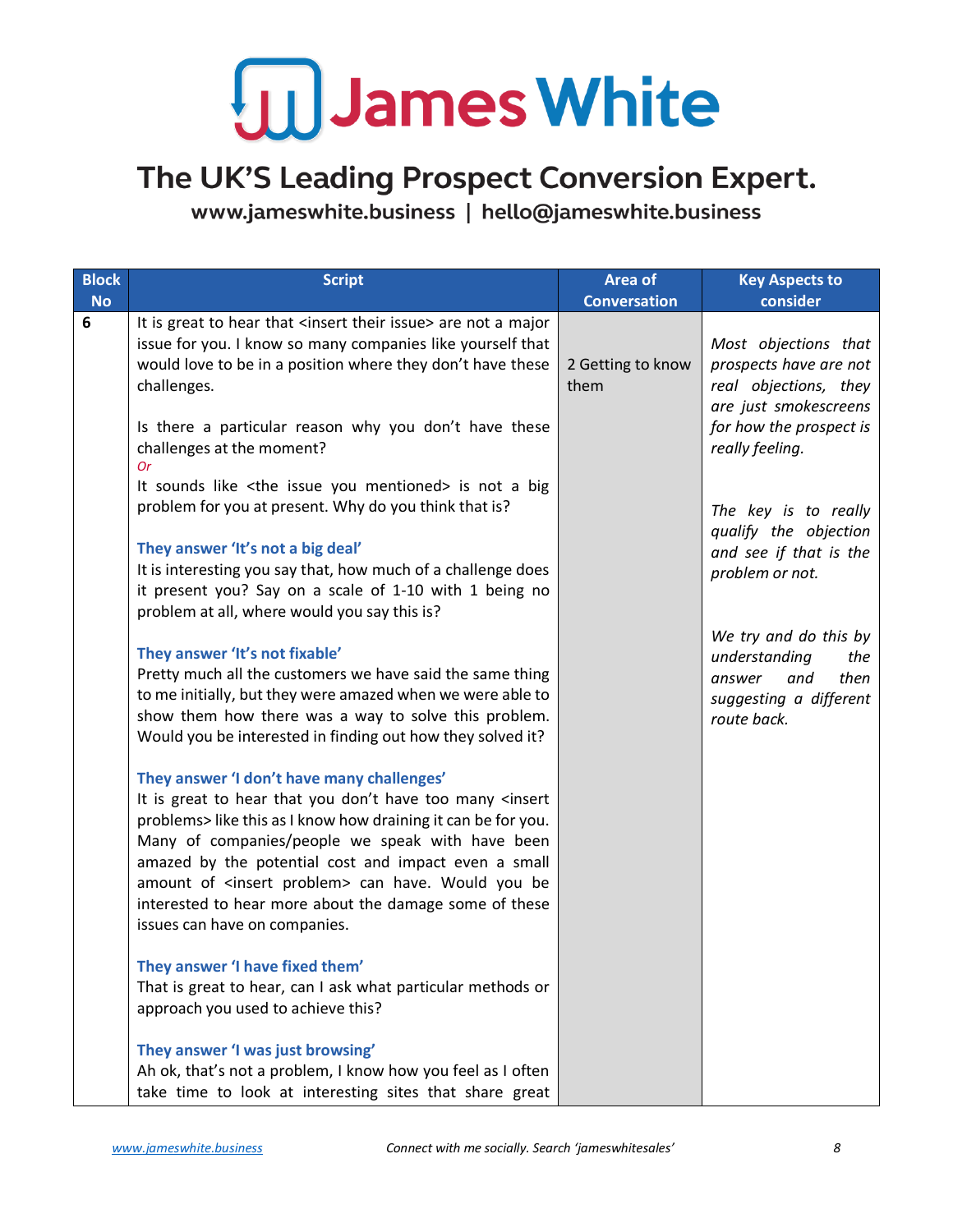

#### The UK'S Leading Prospect Conversion Expert.

| content. What did you think to what we shared about<br><insert resource="" x="">? Did it prompt you to think about how<br/>some of our ideas could be used at your company?</insert> | 2 Getting to know<br>them |  |
|--------------------------------------------------------------------------------------------------------------------------------------------------------------------------------------|---------------------------|--|
| If they start to engage in the conversation, then move to<br>block 7                                                                                                                 |                           |  |
| If in the responses above, they don't want to engage then<br>move to block 8                                                                                                         |                           |  |

| <b>Block</b><br><b>No</b> | <b>Script</b>                                                                                                                                                                                                                                                                                                                                                                                                                                                                                                                                                                                                                                                                                                                                                                                                                                                                                                                                                              | <b>Area of</b><br><b>Conversation</b> | <b>Key Aspects to</b><br>consider                                                                               |
|---------------------------|----------------------------------------------------------------------------------------------------------------------------------------------------------------------------------------------------------------------------------------------------------------------------------------------------------------------------------------------------------------------------------------------------------------------------------------------------------------------------------------------------------------------------------------------------------------------------------------------------------------------------------------------------------------------------------------------------------------------------------------------------------------------------------------------------------------------------------------------------------------------------------------------------------------------------------------------------------------------------|---------------------------------------|-----------------------------------------------------------------------------------------------------------------|
| $\overline{7}$            | The challenges you are experiencing are more common that<br>you think <insert name="">. It is one of the main reasons why I<br/>started company xx.<br/>We have spent time working with so many <companies of<br="">this type&gt; over the past few months/years and we have not<br/>yet found a problem that we can't or haven't resolved.<br/>Before I share a few details on how we have done this, can<br/>I ask, &lt; insert another problem here&gt; Do you find this a<br/>challenge as well?<br/>They answer Yes or Some - Move to block 9<br/>We hear this a lot as well <lnsert name=""> and what many<br/>don't realise is the impact this has on the xx. Have you been<br/>able to estimate the amount of wasted time you and your<br/>team spend on this?<br/>Would you be interested to see some of the figures and<br/>research that shows the impact this has?<br/>If yes, then share the research and cost and then move to</lnsert></companies></insert> | 3 Bridging the<br>Gap                 | Looking to qualify if<br>this is something that<br>could be used for the<br>next stage of the sales<br>process. |
|                           | block 9                                                                                                                                                                                                                                                                                                                                                                                                                                                                                                                                                                                                                                                                                                                                                                                                                                                                                                                                                                    |                                       |                                                                                                                 |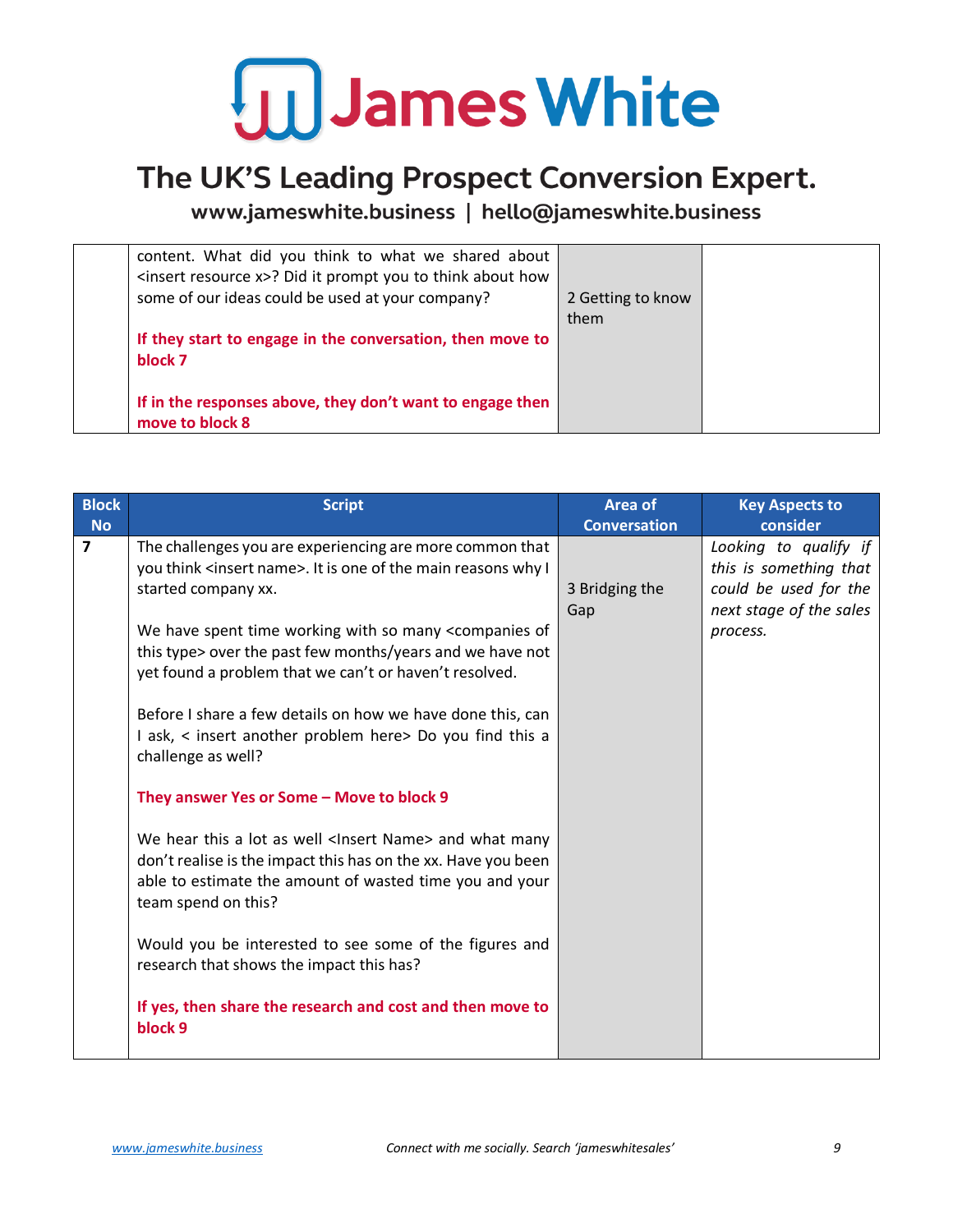#### The UK'S Leading Prospect Conversion Expert.

| <b>Block</b><br><b>No</b> | <b>Script</b>                                                                                                                                                                                                                                                                      | <b>Area of</b><br><b>Conversation</b> | <b>Key Aspects to</b><br>consider                                                                |
|---------------------------|------------------------------------------------------------------------------------------------------------------------------------------------------------------------------------------------------------------------------------------------------------------------------------|---------------------------------------|--------------------------------------------------------------------------------------------------|
| 8                         | It sounds like <insert key="" problems="" the=""> are not a major<br/>challenge or area for you to focus on right now, is that the<br/>case?</insert>                                                                                                                              |                                       | There are times when<br>even though prospects<br>engage with us and we<br>question them in a few |
|                           | If they agree say<br>It is great that you have this under control. Before I leave<br>you to get on with your day, can I ask if there are any other                                                                                                                                 |                                       | areas, they don't want<br>to move forward.                                                       |
|                           | challenges within<br>where you face<br>areas<br>your<br><company area="" market=""> that you wish to get resolved?<br/>Insert 2 or 3 other problems you solve.</company>                                                                                                           |                                       | We sometimes need to<br>accept that now is not<br>the right time to do<br>business and that we   |
|                           | If they say there are challenges in this area, then look at<br>script for these areas/ask questions                                                                                                                                                                                |                                       | need to keep nurturing<br>to get them onside.                                                    |
|                           | If they say its all fine, then say<br>Ok thanks. I don't want to waste your time and seems like<br>you have most areas under control right now. Was there any<br>particular reason why you engaged with our content?                                                               |                                       |                                                                                                  |
|                           | If they say just browsing, then say<br>That's no problem, we love to share our work and ideas with<br><insert their="" title=""> and help them deal with the key<br/>challenges they have.</insert>                                                                                |                                       |                                                                                                  |
|                           | We really appreciate you showing an interest in what we do<br>at <company x="">. Are you still happy to receive our<br/>newsletter and our video series where we provide some<br/>great free content which is helping hundreds of <insert their<br="">role&gt;?</insert></company> |                                       |                                                                                                  |
|                           | If they say Yes, then say<br>That's great, I will look to ensure I add you to that list. Are<br>there any other questions you have about what we do at<br>company x and how we are helping <target customer="">?</target>                                                          |                                       |                                                                                                  |
|                           | Wait for response. If they re-engage or want more<br>details, then move to Block 9.<br>If they say no, then thank them for time and end call.                                                                                                                                      |                                       |                                                                                                  |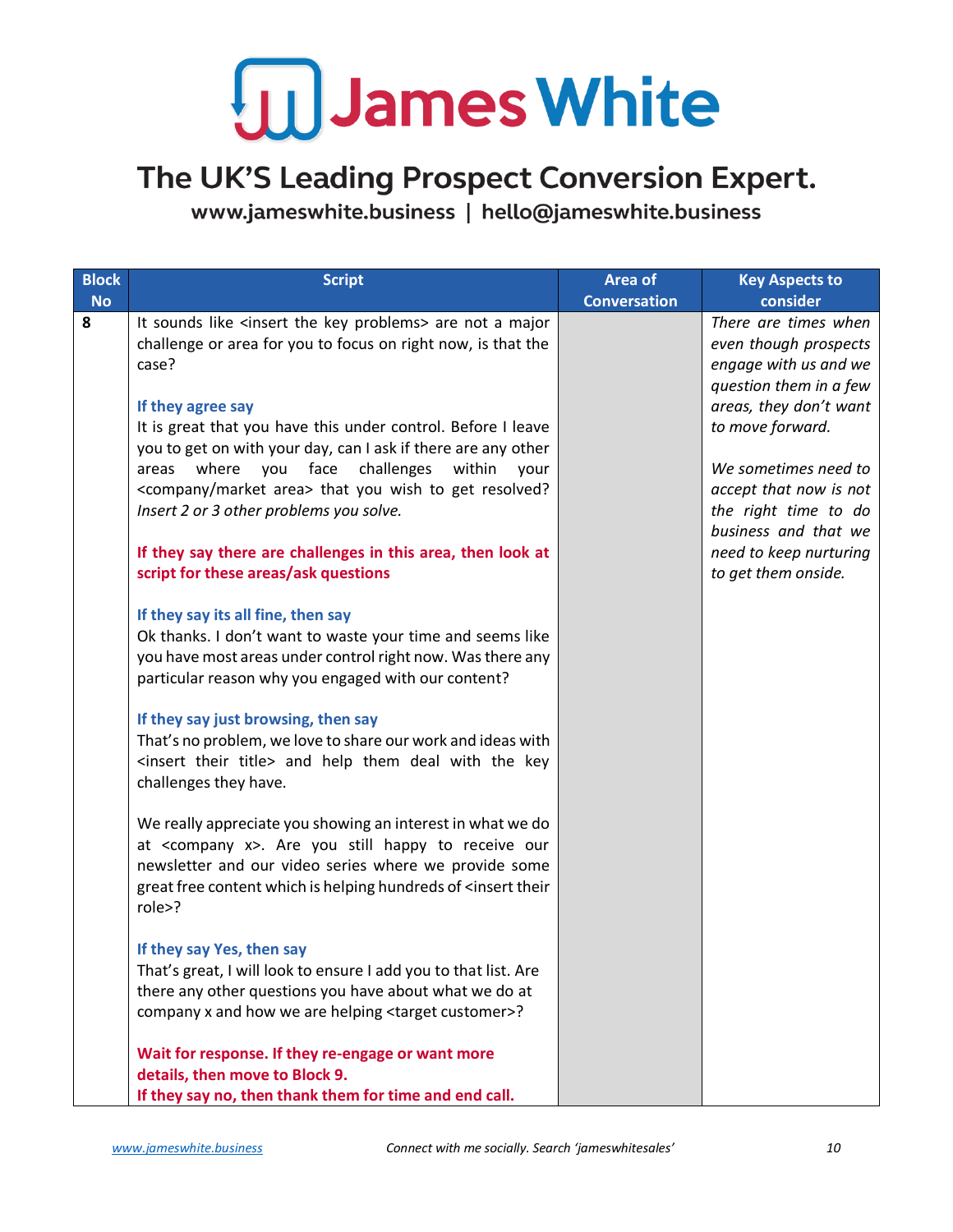### The UK'S Leading Prospect Conversion Expert.

| <b>Block</b><br><b>No</b> | <b>Script</b>                                                                                                                                                                                                                                                                | Area of<br><b>Conversation</b>     | <b>Key Aspects to</b><br>consider                                                        |
|---------------------------|------------------------------------------------------------------------------------------------------------------------------------------------------------------------------------------------------------------------------------------------------------------------------|------------------------------------|------------------------------------------------------------------------------------------|
| 9                         | The reason for the call today was for me to understand<br>more about your <insert issue=""> so that I could share with<br/>you how we could help. We would love to help you (and<br/>your team) resolve these issues and help you get your</insert>                          | 4 - Giving the<br>prospect reasons | Make the prospect feel<br>like they are part of a<br>community of others                 |
|                           | company where you want it to be.<br>Would you be interested in hearing how we have solved<br>these issues for other people in a similar position to you?<br><b>Or</b>                                                                                                        | to choose us                       | have<br>that<br>gone<br>through the same pain<br>it<br>will<br>and<br>help<br>immensely. |
|                           | Our sole reason for being here at company x is to help<br><insert role="" their=""> like yourselves get these difficult issues<br/>resolved so that they can move their company to where<br/>they want it to be.</insert>                                                    |                                    |                                                                                          |
|                           | We have countless stories and examples of how we have<br>done this for others in such a similar position to yourself.<br>Would you be interested in hearing the story of how xx from<br>xx company resolved their issue by working with us?                                  |                                    |                                                                                          |
|                           | If Yes, then move to Block 10                                                                                                                                                                                                                                                |                                    |                                                                                          |
|                           | If no, then say<br>Based on what we discussed earlier on the impact this is<br>having on you, I would have assumed you would have<br>wanted to look at how you could get this resolved. Is there<br>a reason why you don't want to get these issues resolved?                |                                    |                                                                                          |
|                           | If because they are worried about the costs, then say<br>Let me ask you, what do you think it would be worth to you<br>and the company to resolve these issues?<br>0r                                                                                                        |                                    |                                                                                          |
|                           | We provide free resources, but we know many insert role<br>are so determined to get issues resolved as they are<br>frustrated at how this impacts the work they do. Can I ask,<br>how do you normally go about solving problems that you<br>don't have budget allocated for? |                                    |                                                                                          |
|                           | If they are still worried about the costs, then look at budget<br>objections.<br>If they engage then move to Block 10                                                                                                                                                        |                                    |                                                                                          |